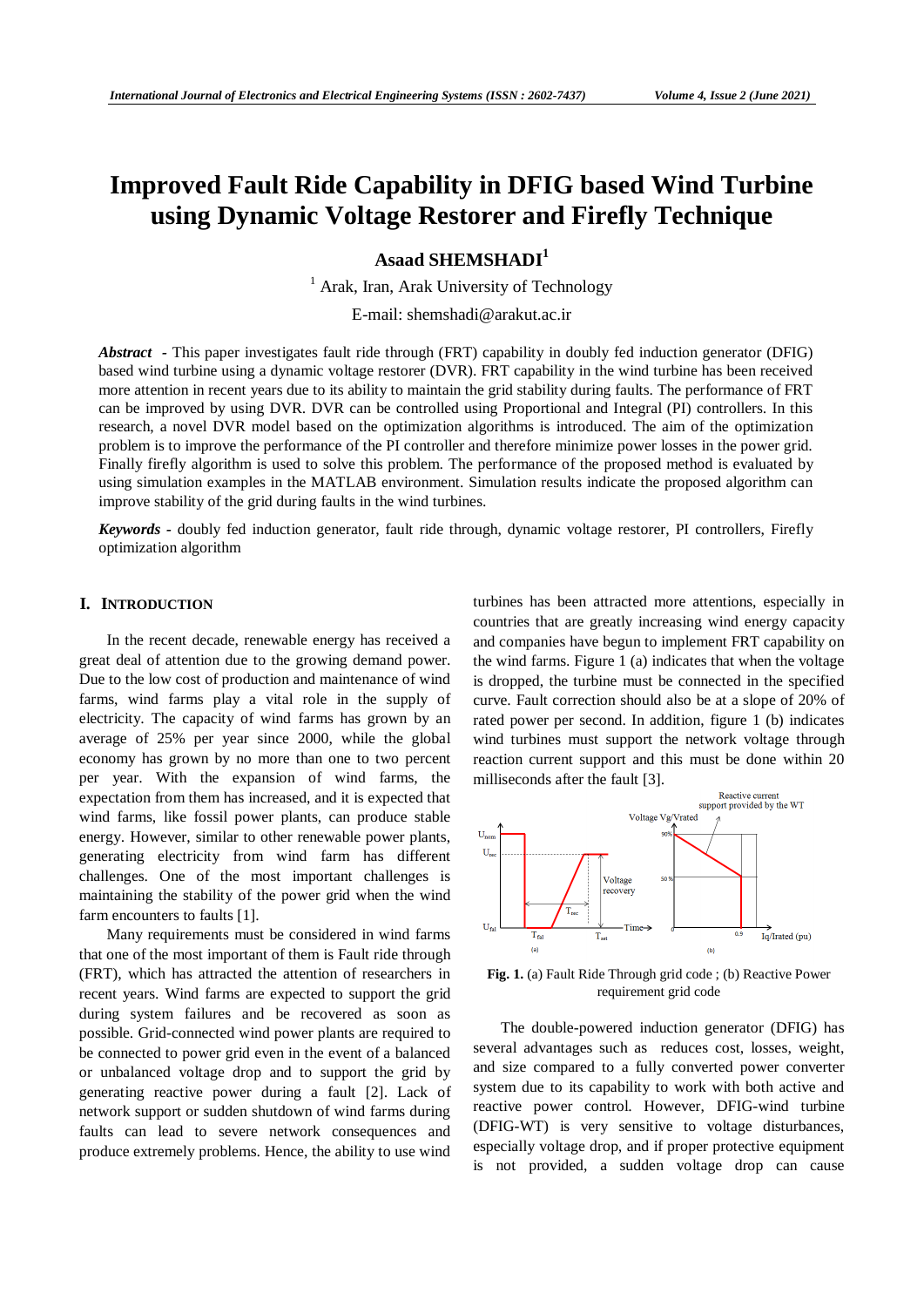overvoltage and overcurrent in the rotor windings, which can destroy the crowbars [4]. Usually crowbars are installed to protect the rotor windings, but, the installation of crowbar leads absorbs reactive power and also stops generation of active power, which further contributes to the fall of the network in the event of a voltage drop. Excessive current in the rotor during a voltage drop causes an increase in voltage across the DC bus, fluctuations in the stator and rotor current, as well as disturbances in the active and reactive power of the DFIG-WT. In some researches, a static synchronous compensator (STATCOM) was proposed for FRT to generate reactive power and support DFIG-WT [5]. However; STATCOM cannot protect the rotor side converter (RSC) and must work with the crowbar to protect the RSC from excessive rotor current during network fault. Some other solutions that have been introduced by researchers include Series Dynamic Resistance (SDR) on the stator or rotor side or the use of a network side converter (SGSC) [6]. Nevertheless, none of these methods have been able to solve the problem of maintaining the network in the event of an error.

Recently, dynamic voltage restorers (DVRs) have been used to FRT in wind farm. A DVR is a series compensating device that injects the appropriate compensating voltage to correct a faulty mains voltage. One of the advantages of DVR is its ability to inject reactive power due to the load voltage limitations that have recently been used to compensate for faulty grid voltage [7]. The advantage of this system is that it does not need any additional protective equipment for DFIG-WT is eliminated. DVR for FRT capability is typically used to reduce voltage and compensate for wind turbine inflation in distribution systems. The DVR is also capable of sagging, swelling and harmonic compensation. However, design a controller for DVR is an important challenge. DVR performance can be improved based on the control and compensation techniques. Due to advantages of DVRs, this paper uses it to improved fault ride through capability in DFIG based wind turbine. The performance of the DVR is optimized based on the optimization algorithm. Firefly algorithm is used to minimize power losses in the system.

The rest of the paper is organized as follows; DFIG based wind turbine system is modeled in the section 2. In the section 3, the DVR is introduced. Proposed optimization algorithm and firefly optimization algorithm are introduced in the section 4. Simulation results and conclusion are expressed in the section 5 and 6, respectively.

## **II. DFIG BASED ON WIND TURBINE SYSTEM MODELING**

Figure 2 shows the structure of a wind farm. It can be seen that the DFIG-WT stator is connected directly to the power grid and the rotor is connected to

the power grid via RSC and GSC via slip loops. The converter is connected to the RSC and rotor and is connected to the GSC network, which in total accounts for only 30-35% of the total capacity of the device. The controllable voltage and frequency provides variable operation of the generator speed, so the constant output of the generator is stable when the wind speed fluctuates and the stator remains constant at the grid frequency, even when the generator is operating at different speeds. This type of generator produces more power, therefore, it be very popular in the power industry. It can increase the slip to  $\pm 0.3$  pu and therefore can generate power without falling on the nonlinear part of its characteristic curve [8].



**Fig. 2.** Black Diagram of FRT capability in DFIG based on the proposed method

Figure 3 shows the "T-form" equivalent circuit of DFIG-WT. This circuit operates in the stator-fluxoriented-vector, which is built on a two-pack loop form. Outer power control can control the active and reactive power, and internal power control with edible disconnecting parts can control the rotor current. The d-axis of the synchronous specified frame is aligned with the stator-flux space vector in the field-oriented control, which rotates counterclockwise ωs.

It is important to consider stator voltage, rotor current and DC connection voltage when DFIG-WT is dropped. When balanced fault is accrued, DFIG-WT dropping causes too much current and it produces transient overshoot. In this scenario, the RSC controls current and regulates it to the pre-fault value. In addition, excessive current causes a sudden increase in the active power of the RSC, which is not transmissible by the GSC due to its partial rating, thus increasing the DC bond voltage to 1.2 pu. Also, the transmission power through GSC is reduced due to low voltage during failure.

The transitions that occur during instantaneous fault clearance are less than the instantaneous fault due to the better GSC capability with nominal voltage availability. By passing the circuit breaker parameters, these transitions can be controlled while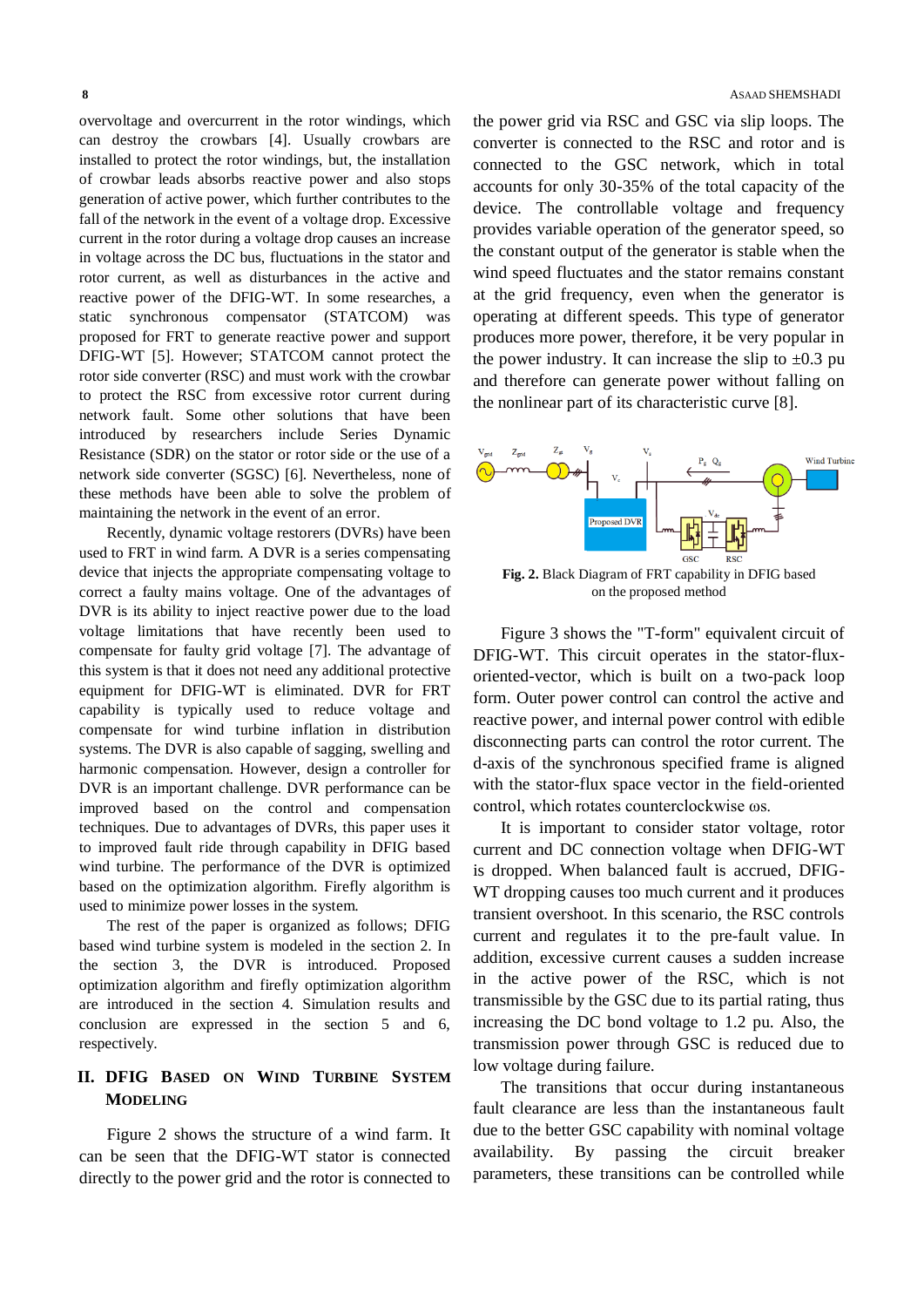clearing the error. Also, recovering full voltage in one step using a circuit breaker causes a large change in the flux forced into the stator and requires a large natural flux.

The response of the system is different in the unbalanced fault conditions. There are no temporary cuts in the event of an instantaneous fault, but there is a large ripple current in the rotor winding and doublefrequency fluctuations in the DC connection voltage. Any phase jump in the supply voltage when an unbalanced voltage drop due to a fault causes an excessive transient due to negative sequence components. Therefore, the modeling of DFIG-WT behavior during network fault is performed using the equivalent "T-form" circuit of the DFIG-WT form as shown in Figure 3 [3, 7, 8].



**Fig. 3.** "T-form" equivalent circuit for DFIG

Based on the figure 3, we have:

$$
v_{ds} = R_s i_{ds} + \frac{d\lambda_{ds}}{dt} - \omega_e \lambda_{qs}
$$
 (1)

$$
v_{qs} = R_s i_{qs} + \frac{d\lambda_{qs}}{dt} - \omega_e \lambda_{ds}
$$
 (2)

$$
v_{dr} = R_r i_{dr} + \frac{d\lambda_{dr}}{dt} - \left(\omega_e - \omega_r\right) \lambda_{qr}
$$
 (3)

$$
v_{qr} = R_r i_{qr} + \frac{d\lambda_{qr}}{dt} - \left(\omega_e - \omega_r\right) \lambda_{dr} \tag{4}
$$

In the above equations,  $v_{ds}$ ,  $v_{qs}$ ,  $i_{ds}$ , and  $i_{qs}$  are stator voltages and currents, respectively and  $v_{dr}$ ,  $v_{qr}$ ,  $i_{dr}$  and  $i_{qr}$  are rotor voltages and currents, respectively.  $\omega_e$  and  $\omega_r$  are the supply angular frequency and the rotor angular frequency, respectively. In addition,  $\lambda_{ds}$ and  $\lambda_{qs}$  are the d-q stator flux linkages and  $\lambda_{dr}$  and  $\lambda_{qr}$ are the d-q rotor flux linkages.  $R_r$  and  $R_s$  are the resistance of rotor and stator, respectively. In addition, we have:

$$
L_s = L_{ls} + L_m \tag{5}
$$

$$
L_r = L_{lr} + L_m \tag{6}
$$

$$
\lambda_{ds} = L_s i_{ds} + L_m i_{dr} \tag{7}
$$

$$
\lambda_{qs} = L_s i_{qs} + L_m i_{qr} \tag{8}
$$

$$
\lambda_{dr} = L_m \dot{I}_{ds} + L_r \dot{I}_{dr} \tag{9}
$$

$$
L_{dr} = L_m l_{ds} + L_r l_{dr} \tag{9}
$$

$$
\lambda_{qr} = L_m \dot{t}_{qs} + L_r \dot{t}_{qr} \tag{10}
$$

Where  $L_s$ ,  $L_r$ ,  $L_{ls}$ ,  $L_{lr}$  and  $L_m$  are stator inductance values , rotor inductance, stator leakage inductance, rotor leakage inductance and magnetizing inductance, respectively. Finally, the active and reactive powers for stator are calculated as follows [9]:

$$
P_s = \frac{3}{2} \left( v_{qs} i_{qs} + v_{ds} i_{ds} \right) \tag{11}
$$

$$
Q_s = \frac{3}{2} \left( v_{qs} i_{ds} + v_{ds} i_{qs} \right) \tag{12}
$$

Where  $P_s$  and  $Q_s$  are active and reactive powers. As illustrated in the previous works, the threshold value of the rotor current during fault is 1.5 pu to 2 pu values and the DC-link voltage rating is 1150 V and its threshold value is 1.35 pu.

### **III. DVR MODELING**

As mentioned before, a DVR is a VSC that is connected in series to the power grid and DFIG-WT to the PCC to inject the enough compensating voltage to compensate for voltage drop, swelling or harmonic and to obtain the stator rated voltage. Switching signals are given to the VSC by the pulse width modulation (PWM) technique with the appropriate controller. The DVR compensates for the faulty voltage to allow the DFIG-WT to continue its nominal operation as requested by the network code. Normal phase locked loop (PLL), which is synchronous in the d-q reference frame, detects the network phase angle and is used for synchronization. The phase compensation method is used for power control and SRF DVR control. Since the network codes need to compensate for the complete voltage drop in fault conditions, the DVR is determined for wind turbine power. For voltage drop with zero phase angle jump, the power required by the DVR is obtained by :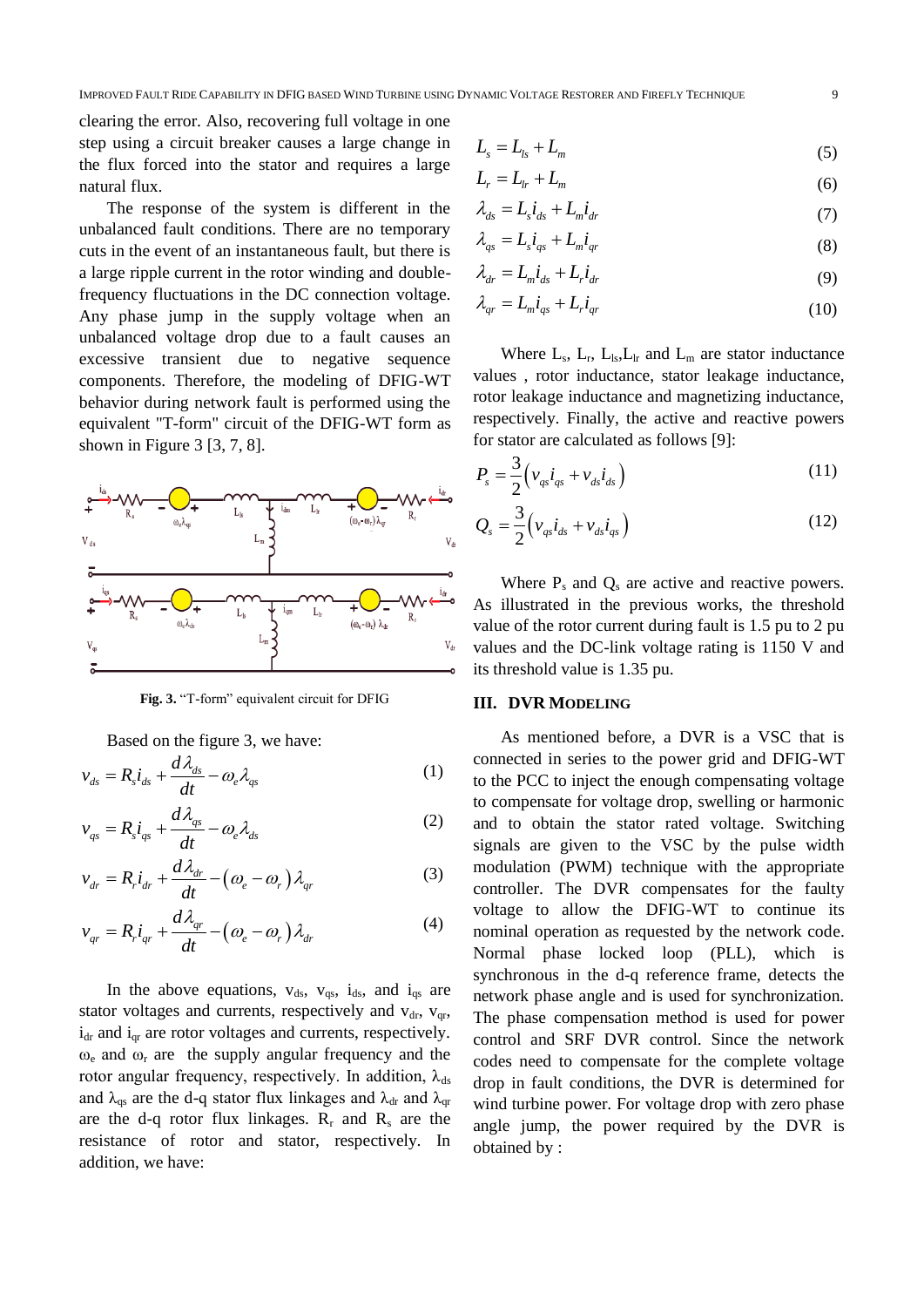$$
P_{DVR} = \left(\frac{V_1 - V_2}{V_1}\right) P_{load} \tag{13}
$$

DVR voltage rating depends on the voltage drop. The required voltage is obtained as follows:

$$
V_{DVR} = V_{1\varepsilon} \tag{14}
$$

$$
P_{DVR} = \sqrt{3}V_{DVR}I_{1e^*}^* \cos(\psi)
$$
 (15)

Where  $P_{DVR}$  is the active power.

The diagram of DVR based on in-phase compensation is shown in the figure 4. The injection transformer must be sufficiently designed and the appropriate transformer ratio selected. Higher rating of the transformer is necessary to avoid the risk of high currents and high saturation discussed. In the next section, the proposed DVR is explained [3, 8].



**Fig. 4.** Diagram of DVR based on in-phase compensation

#### **IV. PROPOSED DVR CONTROL**

In this section, the proposed method is described. The proposed DVR control is shown in the figure 5. This model is inspired from [10]. In this model, by using Park's transformation input voltages of PCC i.e.  $v_{\text{Sa}}$ ,  $v_{\text{Sb}}$ ,  $v_{\text{Sc}}$  are converted into the rotating reference frame voltage. In the converted voltage, the  $V_{\text{Sd}}$  has the component of the source voltage along d-axis in phase with source current and  $V_{Sq}$  is the component of the source voltage along q-axis in quadrature.  $V_{S0}$  is the source voltage. All output voltages arte orthogonal to each other. For the inductive reactive power load, the  $V_{Sq}$  will be negative, while for capacitive reactive power load, the  $V_{Sq}$  will be positive. Both  $V_{Sq}$  and  $V<sub>sd</sub>$  voltages have ac and DC components. The ac component is corresponding to harmonic voltages, while DC components are fundamental components of the voltages. In the figure 5, LPF is the low pass

filter and reference DC voltage is constant. Voltage loss can be calculated by the Eq. 16 where Kp and Ki

are PI controller coefficients.  
\n
$$
V_{loss}(n) = V_{loss}(n-1) + K_{p1}(e_{de}(n) - e_{de}(n-1)) + K_{i1}e_{de}(n)
$$
\nWhere (16)

$$
e_{dc}(n) = V_{dc\_ref} - V_{dc}(n)
$$
 (17)

This figure shows the voltage loss can be minimized by using PI controller. The coefficients of the PI controller should be determined such that the Eq. 16 will be minimized. Therefore, we use firefly algorithm to calculate the optimal values for Kp and Ki.

Terminal voltage can be calculated as follows:

$$
V_{Lp} = \sqrt{\frac{3}{2}} \left( v_{La}^2 + v_{Lb}^2 + v_{Lc}^2 \right)
$$
 (18)

Figure 5 indicates, we need two PI controllers for controlling DVR. The optimal Kp and Ki values may be different for these controllers. It is assumed the value of reference terminal voltage  $(V_{Lp-ref})$  is constant.



**Fig. 5.** Proposed DVR control model

The output of the second PI controller (Vqr) is used to regular the quadrature component of the load terminal voltage at the  $n<sup>th</sup>$  sampling instant and can be calculated as follows :

calculated as follows :  
\n
$$
V_{qr}(n) = V_{qr}(n-1) + K_{p2}(e_{Lp}(n) - e_{Lp}(n-1)) + K_{i2}e_{Lp}(n)
$$
\n(19)

Where

$$
e_{L_p}(n) = V_{L_{p\_ref}} - V_{L_p}(n)
$$
\n(20)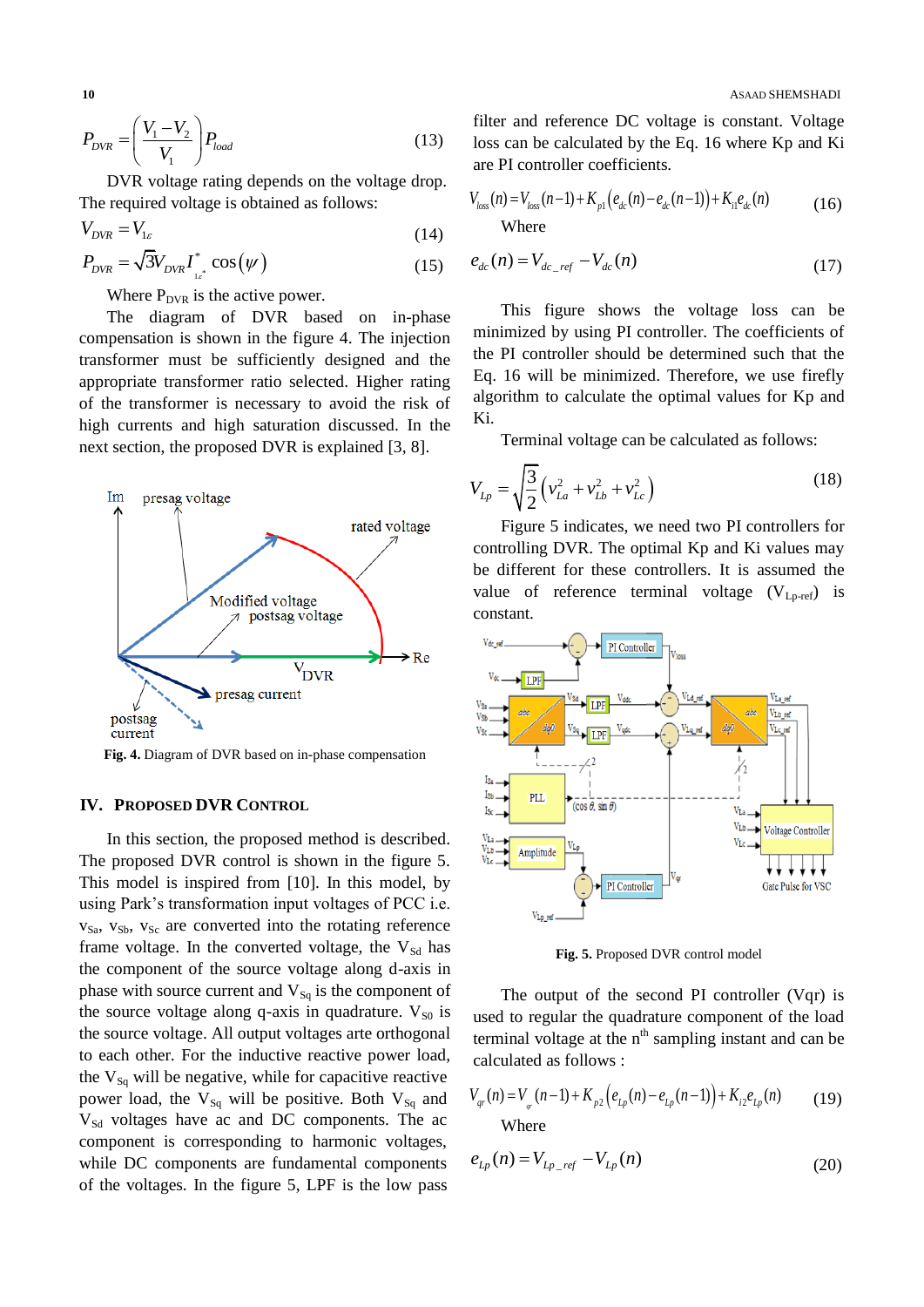Now, the objective functions are Eq. 16 and Eq. 19 and problem constraints are maximum and minimum allowable values for active and reactive powers, ac and DC voltages. We employ firefly algorithm to solve this problem.

Firefly algorithm was introduced in 2007 by Xin-She Yang and that is inspired by the flashing behavior of fireflies. Tis algorithm has two main advantages than other optimal algorithms: automatical subdivision and its ability to deal with multimodality. This algorithm is developed based on the three main rules [11]:

- 1. Fireflies are unisexual; therefore, they will be attracted to other fireflies regardless of their sex.
- 2. The attractiveness is proportional to the brightness. The value of the brightness is dependent to distance. Always, less bright firefly is attracted to high brighter firefly. Firefly move randomly if there is no brighter one than a particular firefly.
- 3. The brightness of a firefly is determined by the landscape of the objective function.

Figure 6 indicates the flowchart of the firefly algorithm.



**Fig. 6.** Flowchart of the firefly algorithm

#### **V. SIMULATION RESULTS AND DISCUSSIONS**

In this section, the performance of the proposed algorithm is evaluated by using the numerical examples. The simulations are run in the MATLAB software. It is assumed a 1.5 MW wind turbine is connected to the grid. The wind farm is used FTR to compensate faults effects on the grid.

The FTR is based on the DVR. In this section, we investigate the performance of the system in the two scenarios; in the first scenario, it is assumed the DVR system is used the feedback control system to manage the system. In the second one, the DVR is controlled by using the PI controller that its caffeinates are calculated by using the firefly algorithm. It is assumed the fault is accrued as  $t=0.2$  sec of the simulation. Table 1 indicates the simulation parameters.

|  |  | Table 1. Simulation parameters. |
|--|--|---------------------------------|
|--|--|---------------------------------|

| DFIG power            | 1.5 MW           |
|-----------------------|------------------|
| Cut-in speed          | $5 \text{ m/s}$  |
| Cut-out speed         | $30 \text{ m/s}$ |
| Average wind speed    | $10 \text{ m/s}$ |
| Network frequency     | 50 Hz            |
| <b>Stator Voltage</b> | 575 V            |
| $R_{\rm c}$           | $0.02$ pu        |
| $R_r$                 | $0.002$ pu       |
| DC bus voltage        | 1150 V           |
| DVR capacity          | 1.5 MVA          |
| DVR inductance        | $0.1 \text{ mH}$ |
| DVR capcitance        | 1.5 uF           |

Figure 7 indicates the stator current for both scenarios. It is observed after  $t=0.2$  sec, fluctuations are occurred in the current signals. In the both scenarios, DVR can eliminate these ripples. But, this figure shows the system includes the DVR with firefly algorithm has less fluctuations and can reach its stable state in a shorter time.

Similarly, figure 8 indicates the stator voltages for both scenarios. In this figure, we observed the system that has DVR with PI controller has the better performance than other system.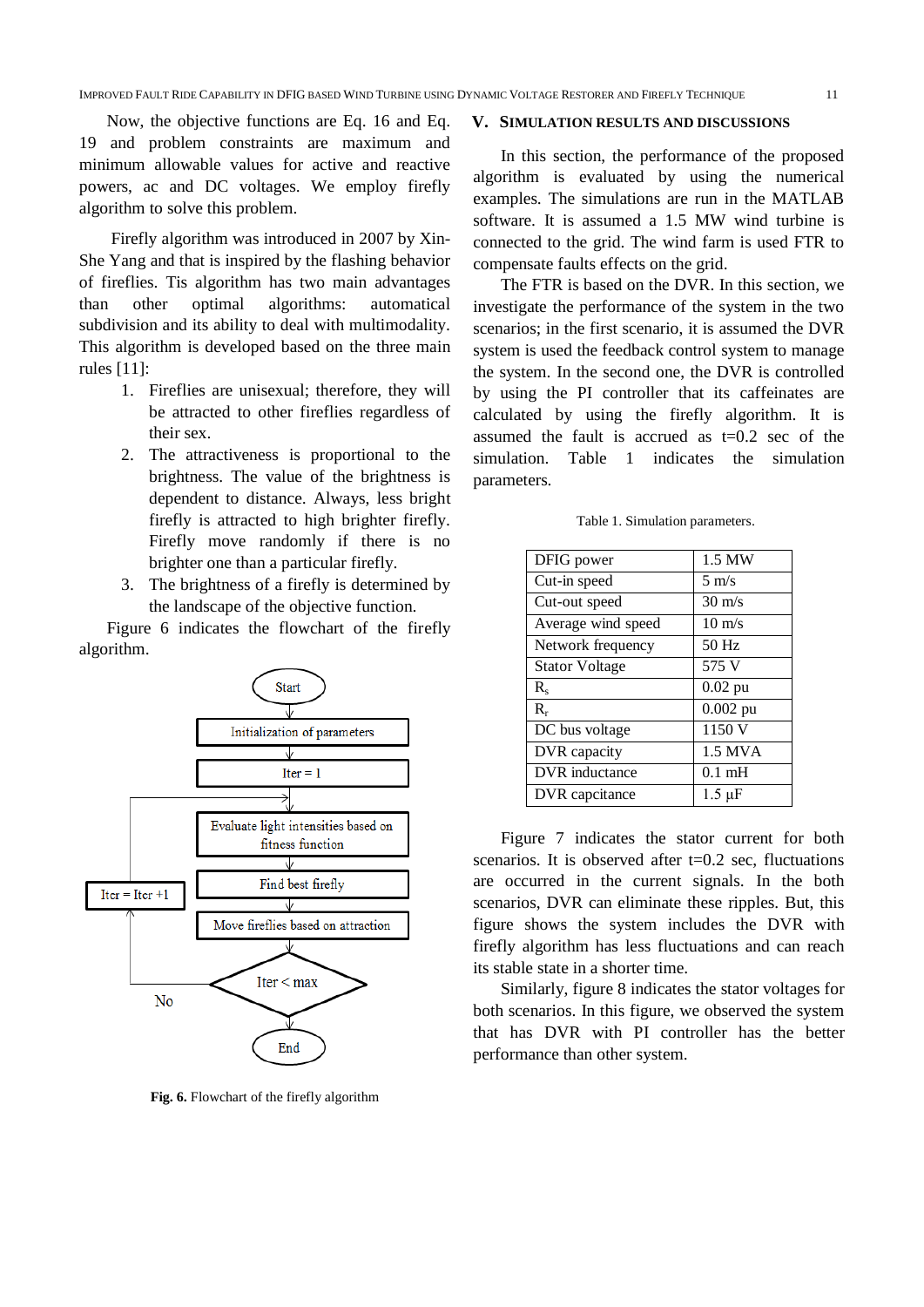





**Fig. 8.** Stator voltage in the simulation

The DC voltage is affected, when fault is occurred in the grid. By compensating the effect of the fault, the DC voltage returns to stable value. Figure 9 shows, the DC voltage has some ripples after t=0.2 sec. However, the amount of ripples in our proposed method is less than traditional DVR systems. In addition, figures 10 and 11 show active and reactive powers of the wind farm during faults, respectively. These figures show the PI controller can improve the performance of the power grid by improving the performance of the DVR. It is observed, during fault, DVR produces reactive power and injects it to the grid. Rotor speed also is shown in the figure 12. It is observed, that the occurrence of fault in the network, regardless of its type, can affect the entire network and its components.



**Fig. 9.** DC voltage of the grid in the simulation



**Fig. 10.** Active power grid in the simulation



**Fig. 11.** Reactive power grid in the simulation